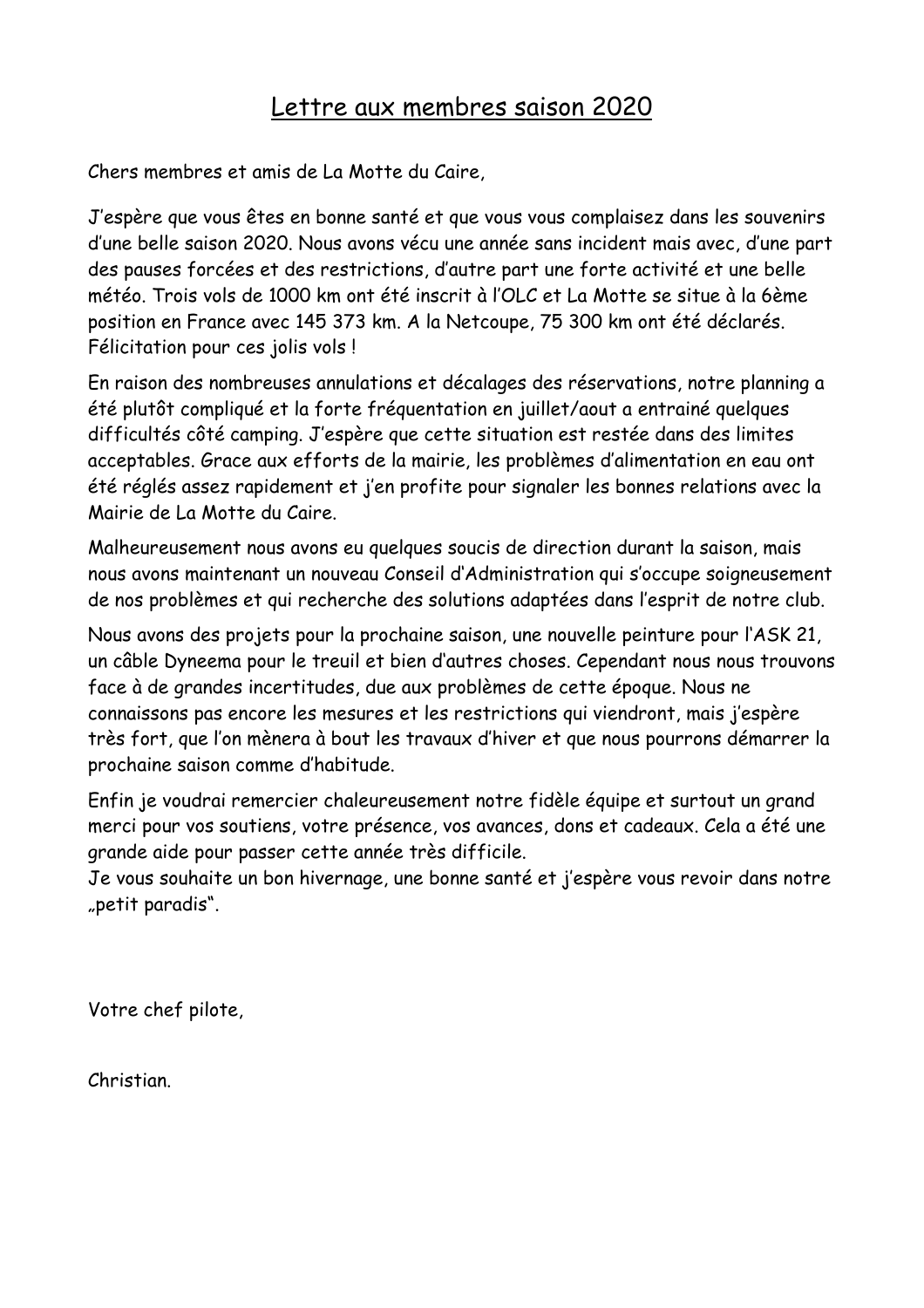## Rundschreiben Saison 2020

Liebe Mitglieder und Freunde von La Motte du Caire,

ich hoffe, Ihr seid alle wohlauf und schwelgt noch in den Erinnerungen an eine schöne Saison 2020. Es war ein unfallfreies, aber ereignisreiches Jahr, einerseits aufgrund der Einschränkungen und Zwangspausen, andererseits durch eine hohe Aktivität und gutem Wetter. Gleich drei "Tausender" wurden geflogen und in der Flugplatzwertung OLC-Plus belegten wir Platz 6 in Frankreich mit 145373 km, in der net coupe wurden 75300 km gemeldet. Gratulation für diese tollen Flüge!

Durch die vielen zwangsläufigen Absagen und Verschiebungen dieses Jahr, war unsere Planung schwierig und die starke Belegung im Juli und August sorgte vor allem auf dem Camping für einige Engpässe. Ich hoffe dabei, dass alles in einem erträglichem Rahmen blieb. Technische Probleme mit der Wasserversorgung konnten dank der Bemühungen des Bürgermeisters relativ schnell behoben werden, wobei ich an dieser Stelle das gute Verhältnis zwischen dem Verein und dem Bürgermeisteramt erwähnen möchte.

Leider hat es in der Saison auch einige Problemchen gegeben, jedoch haben wir uns mit einer neuen Mannschaft im Vorstand dieser Sachen angenommen und versuchen nun Lösungen zu finden, die allen gerecht werden und vor allem den Esprit von La Motte aufrecht erhalten.

Für die kommende Saison gibt es wieder Projekte wie eine frisch lackierte ASK 21 und ein Kunststoffseil für unsere Winde sowie andere Geschichten, jedoch haben wir es mit einem erheblichen Unsicherheitsfaktor zu tun, basiert auf den grossen Problemen unserer Zeit. Wir wissen noch nicht um künftige Massnahmen oder Einschränkungen, doch ich hoffe in erster Linie, dass wir die Winterarbeit gut über die Bühne kriegen und dass wir die nächste Saison wie vorgesehen angehen können.

Zum Schluss möchte ich mich sehr bedanken, natürlich bei unserem vertrauten Team und vor allem für die Unterstützung durch Euren Besuch, aber auch für die Vorauszahlungen, Spenden und Geschenke. Das hat dem Verein enorm geholfen, über ein schwieriges Jahr zu kommen. In diesem Sinne wünsche ich ein gutes Überwintern, eine gute Gesundheit und ein baldiges Wiedersehen in unserem "kleinen Paradies".

Euer Chefpilot,

Christian.